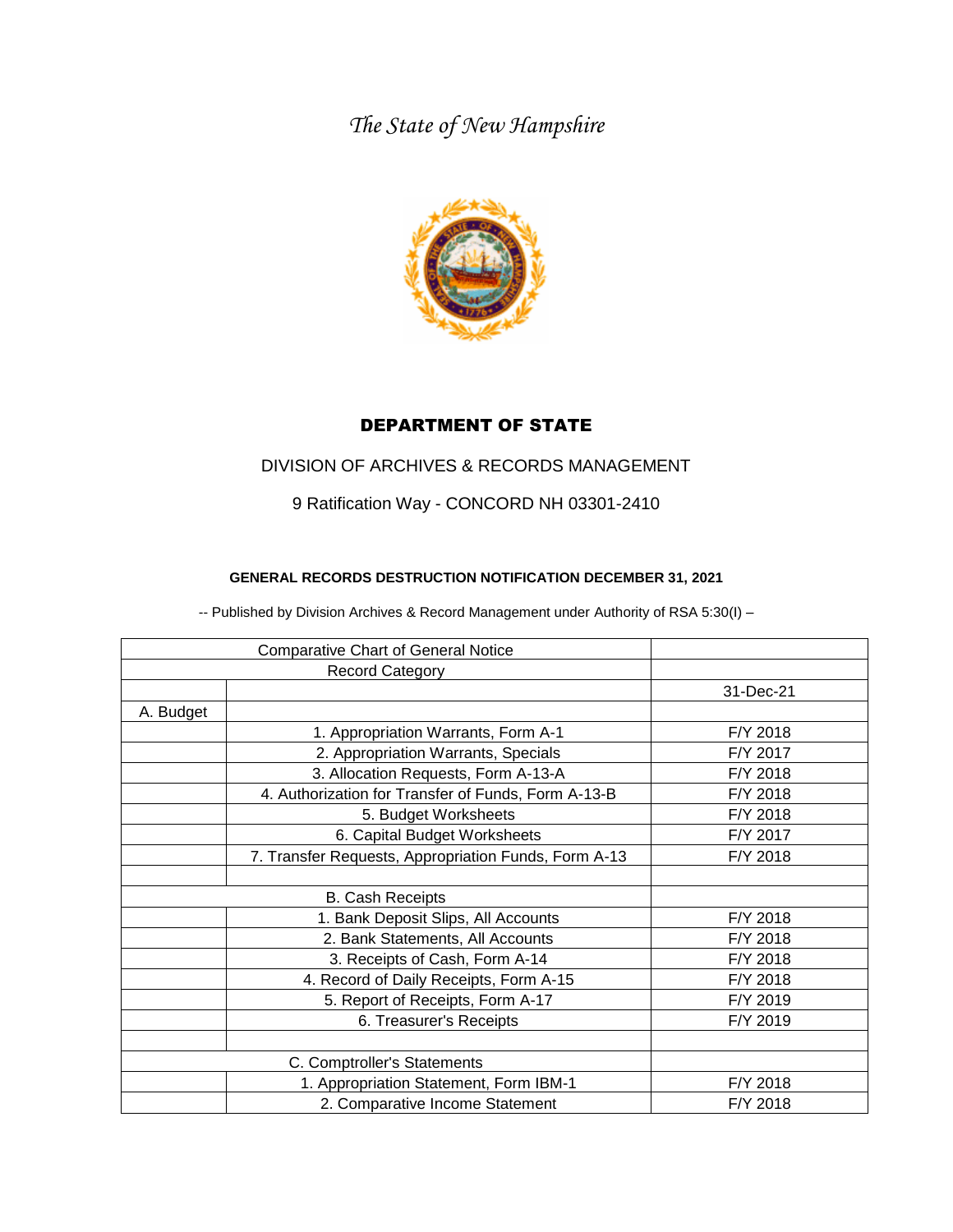|            | 3. Detail Transaction Register, Form IBM-2             | F/Y 2018                |
|------------|--------------------------------------------------------|-------------------------|
|            | 4. Object Analysis                                     | F/Y 2018                |
|            | 5. Unliquidated Encumbrance Statement, Form IBM-3      | F/Y 2019                |
|            |                                                        |                         |
|            | D. Contractual Documents                               |                         |
|            | 1. Contracts                                           | Term in 2014            |
|            | 2. Personal Service Agreements                         | Term in 2014            |
|            | 3. Rental Agreements                                   | Term in 2014            |
|            |                                                        |                         |
|            | E. Disbursements                                       |                         |
|            | 1. Cancelled Checks, Special Accounts                  | F/Y 2018                |
|            | 2. Cancelled Checks, Agency Accounts                   | F/Y 2018                |
|            | 3. Cancelled Checks, Revolving Accounts                | F/Y 2018                |
|            | 4. Payroll Manifests, Form A-8 or IBM Forms            | F/Y 2018                |
|            | 5. Agency Payroll Certification                        | F/Y 2017                |
|            | 6. Tally Sheets (Gray Bars)                            | F/Y 2017                |
|            | 7. Payroll Register Report                             | F/Y 2017                |
|            | 8. Refunds of Revenue, Requests Form A-27              | F/Y 2018                |
|            | 9. Report of Old Year Reserves, Form A-12              | F/Y 2017                |
|            | 10. Requests for Liquidation of Encumbrance, Form A-10 | F/Y 2020                |
|            | 11. Requests for Reimbursement of Revolving Funds,     |                         |
|            | Form A-9                                               | F/Y 2014                |
|            | 12. Time Books & Time Slips, Employees                 | F/Y 2017                |
|            | 13. Transfer Notifications, Form A-11                  | F/Y 2018                |
|            | 14. Vendors Invoices (3rd Copy filed Separately from   |                         |
|            | Manifests)                                             | F/Y 2020                |
|            | 15. Vendors Invoices, Special Accounts                 | F/Y 2014                |
|            | 16. Voucher Manifests, Form A-6-A or IBM Forms A-6-X   |                         |
|            | (Form 4032)                                            | F/Y 2018                |
|            |                                                        |                         |
| F. Farm    |                                                        |                         |
|            | 1. Agri Form 9                                         | F/Y 2018                |
|            | 2. Agri Profit and Loss Statement, Monthly             | F/Y 2018                |
|            | 3. Breeding Slips                                      | F/Y 2019                |
|            | 4. Cattle Inventory All Tabulated Thru                 | March 1, 1967           |
|            | 5. DHIA Monthly Statements (IBM)                       | F/Y 2019                |
|            | 6. Farm Inventory and Production Report                | F/Y 2020                |
|            | 7. Farm Plan, Annual                                   | F/Y 2011                |
|            | 8. Grain Use Report, Weekly                            | F/Y 2018                |
|            | 9. [Obsolete]                                          |                         |
|            | 10. Monthly Egg Production & Grading Use Report        | <b>ALL TAB</b>          |
|            | 11. Monthly Poultry Inventory Report                   | <b>ALL TAB</b>          |
|            | 12. Registration Certificates                          | All Deceased Animals    |
|            | 13. Swine Inventory                                    | All But Current Records |
|            |                                                        |                         |
| G. Ledgers |                                                        |                         |
|            | 1. Accounts Receivable Records                         | F/Y 2014                |
|            | 2. Departmental Appropriation Ledgers Form A-18        | F/Y 2014                |
|            | 3. Income Ledgers, Form A-16                           | F/Y 2014                |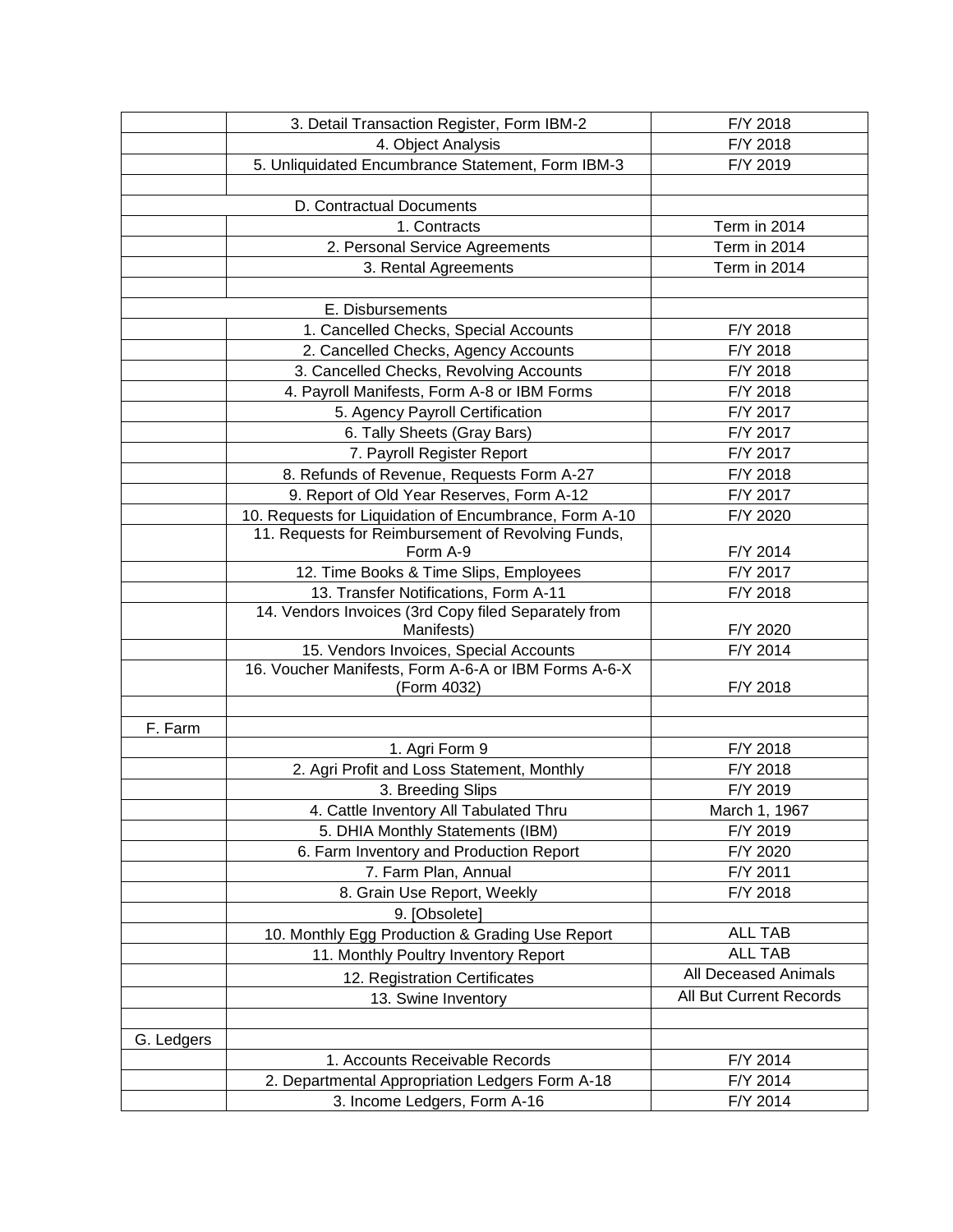|              | 4. Operating Statements, Special Account Form A-21                      | F/Y 2014                                                             |
|--------------|-------------------------------------------------------------------------|----------------------------------------------------------------------|
|              | 5. Record of Cash Transactions, Form A-19                               | F/Y 2014                                                             |
|              |                                                                         |                                                                      |
| H. Personnel |                                                                         |                                                                      |
|              | 1. Certificate of Eligables                                             | F/Y 2020                                                             |
|              | 2. Leave Applications, Form PD-8                                        | F/Y 2019                                                             |
|              | 3. Leave Record Cards, Form PD-6<br>Cards filed before                  | F/Y 2012                                                             |
|              | 4. Notification of Payroll Change, Form A-22 (Rev)                      | F/Y 2018                                                             |
|              | 5a. Personnel Jackets after 6/30/1954 Term in                           | F/Y 2013                                                             |
|              | Copies of Personnel's Action Files (PAF's)                              | F/Y 2017, OR until final<br>disposition if discrimination<br>charges |
|              | Applications for positions received                                     | F/Y 2017, OR until final<br>disposition if discrimination<br>charges |
|              | Copies of licenses or certifications                                    | F/Y 2017, OR until final<br>disposition if discrimination<br>charges |
|              | <b>Certificate of Training</b>                                          | F/Y 2017, OR until final<br>disposition if discrimination<br>charges |
|              | Transcripts                                                             | F/Y 2017, OR until final<br>disposition if discrimination<br>charges |
|              | <b>Performance Evaluations</b>                                          | F/Y 2017, OR until final<br>disposition if discrimination<br>charges |
|              | Letters of Warning                                                      | F/Y 2017, OR until final<br>disposition if discrimination<br>charges |
|              | Letters of Dismissal                                                    | F/Y 2017, OR until final<br>disposition if discrimination<br>charges |
|              | Reclassification documents, including Position Profile<br>Forms (PPF's) | F/Y 2017, OR until final<br>disposition if discrimination<br>charges |
|              | <b>Emergency Contact Information</b>                                    | F/Y 2017                                                             |
|              | $W-4's$                                                                 | F/Y 2017                                                             |
|              | Retirement Paperwork, including applications & beneficiary<br>info.     | F/Y 2017                                                             |
|              | Life Insurance paperwork                                                | F/Y 2017                                                             |
|              | Deferred Compensation/ING Forms                                         | F/Y 2017                                                             |
|              | Levi Info (i.e. child support, garnishments, school loans)              | F/Y 2017                                                             |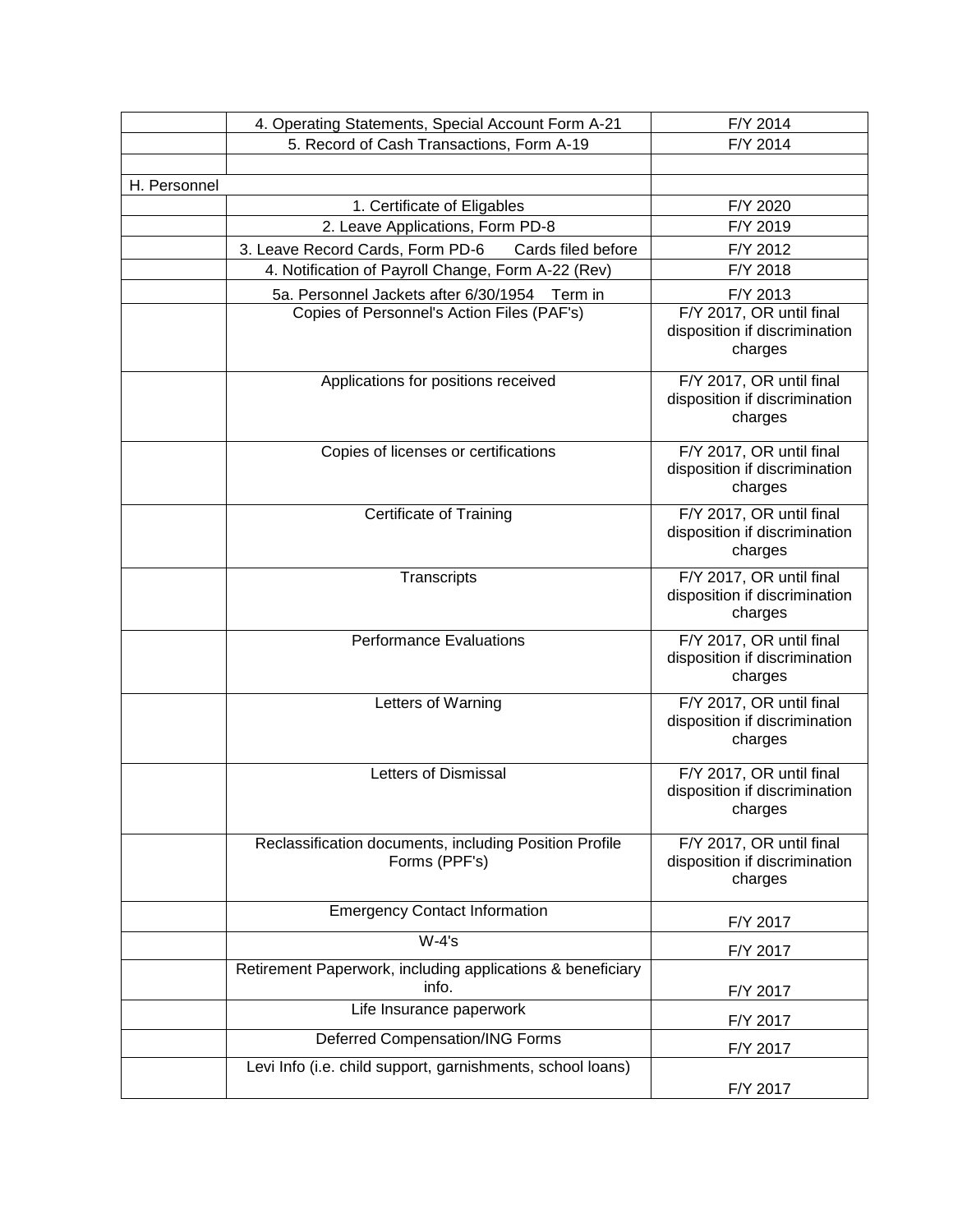|             | Marriage License/Civil Union documentation                                                                           | F/Y 2017                                                             |
|-------------|----------------------------------------------------------------------------------------------------------------------|----------------------------------------------------------------------|
|             | Letters of Recommendation, if applicable                                                                             | F/Y 2017                                                             |
|             | Recognition and Award documentation                                                                                  | F/Y 2017                                                             |
|             | 170's - Change forms used at the agency level to notify<br>payroll of a PROMO, DEMOT, TERM, NEW HIRE,<br>ASSGN, etc) | F/Y 2017                                                             |
|             | <b>Direct Deposit Information</b>                                                                                    | F/Y 2018                                                             |
|             | <b>Income Verifications</b>                                                                                          | F/Y 2018                                                             |
|             | <b>Human Resource Office Files</b>                                                                                   |                                                                      |
|             | Counseling documents                                                                                                 | F/Y 2019, OR until final<br>disposition if discrimination<br>charges |
|             | <b>Criminal Background Checks</b>                                                                                    | Once hiring decision Is<br>made                                      |
|             | Applications for positions applied for, but not received<br>(filed)                                                  | F/Y2019                                                              |
|             | Polygraph Test & Reason for Administering                                                                            | F/Y 2018                                                             |
|             | Leave Slips/ Leave and Attendance Sheets                                                                             | F/Y 2017                                                             |
|             | <b>Timesheets</b>                                                                                                    | F/Y 2017                                                             |
|             | Employee Medical Files (kept separately from Personnel<br>Files), including:                                         |                                                                      |
|             | Family and Medical Leave Act forms and documentation                                                                 | F/Y 2017, OR until final<br>disposition if discrimination<br>charges |
|             | Supplemental Sick Leave documents                                                                                    | F/Y 2017, OR until final<br>disposition if discrimination<br>charges |
|             | Doctor's Notes                                                                                                       | F/Y 2017, OR until final<br>disposition if discrimination<br>charges |
|             | Modified work schedules                                                                                              | F/Y 2017, OR until final<br>disposition if discrimination<br>charges |
|             | American's with Disability Act documents                                                                             | F/Y 2017, OR until final<br>disposition if discrimination<br>charges |
|             | <b>Retirement Disability forms</b>                                                                                   | F/Y 2016, OR until final<br>disposition if discrimination<br>charges |
|             | Medical Records & Worker's Compensation documents                                                                    | F/Y 2016, OR until final<br>disposition if discrimination<br>charges |
|             | 5b. History Cards after 6/30/1954                                                                                    | <b>Retained Permanently</b>                                          |
|             | 6. Requests for Overtime, PD-3                                                                                       | F/Y 2020                                                             |
|             | 7. Requests for Salary Increase, PD-17                                                                               | F/Y 2020                                                             |
| I. Property |                                                                                                                      |                                                                      |
|             | 1. Declaration of Surplus Property, P-11                                                                             | F/Y 2017                                                             |